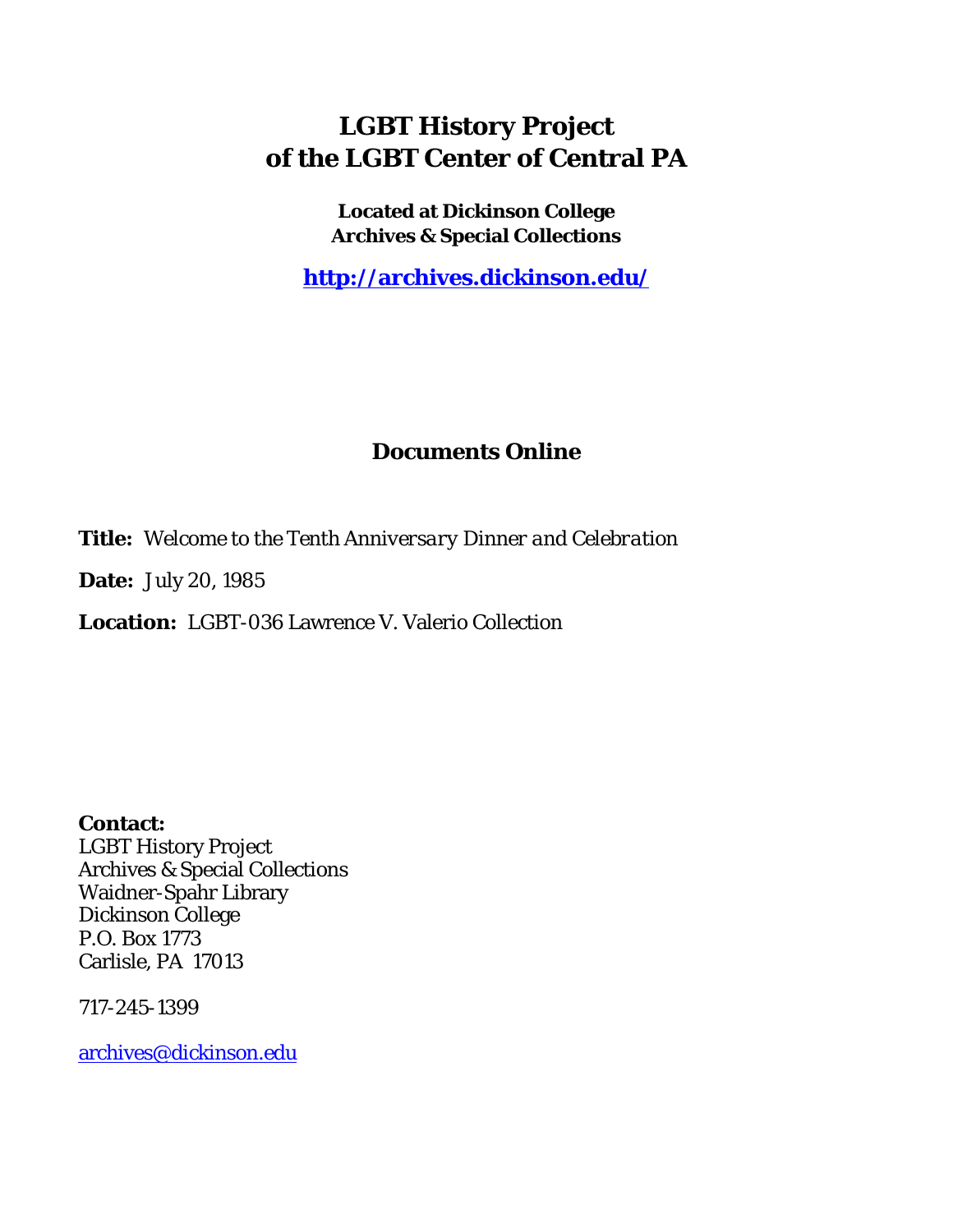## Dignity/ Central Pennsylvania 1975 - 1985



WELCOME TO THE TENTH ANNIVERSARY DINNER AND CELEBRATION

> Saturday, July 20, 1985 Excellent Inn Harrisburg, Pennsylvania  $7:00 P.M.$

Cash Bar

Hors d'oeurves

Welcome & Anniversary Toast

Invocation

Dinner

Richard Hill, President (1983 to Present)

Rev. Wallace E. Sawdy Chaplain. D/CP

Soup du jour Salad Stuffed Cornish Game Hen with Wild Rice **Baked Potato** Broccoli with Lemon Butter Chocolate Mousse

After Dinner Remarks

- Richard Hill, Third President D/CP (1983 to Present)

- Robert Sevensky, Second President<br>D/CP (1981 to 1983)

- Gerald J. Brennan, First President  $D/CP$  (1975 to 1981)

- The Honorable Peter C. Wambach

Introduction of Special Entertainment

Gerald J. Brennan

"AN EVENING WITH OUENTIN CRISP"

Benediction

Rev. Chester Snyder